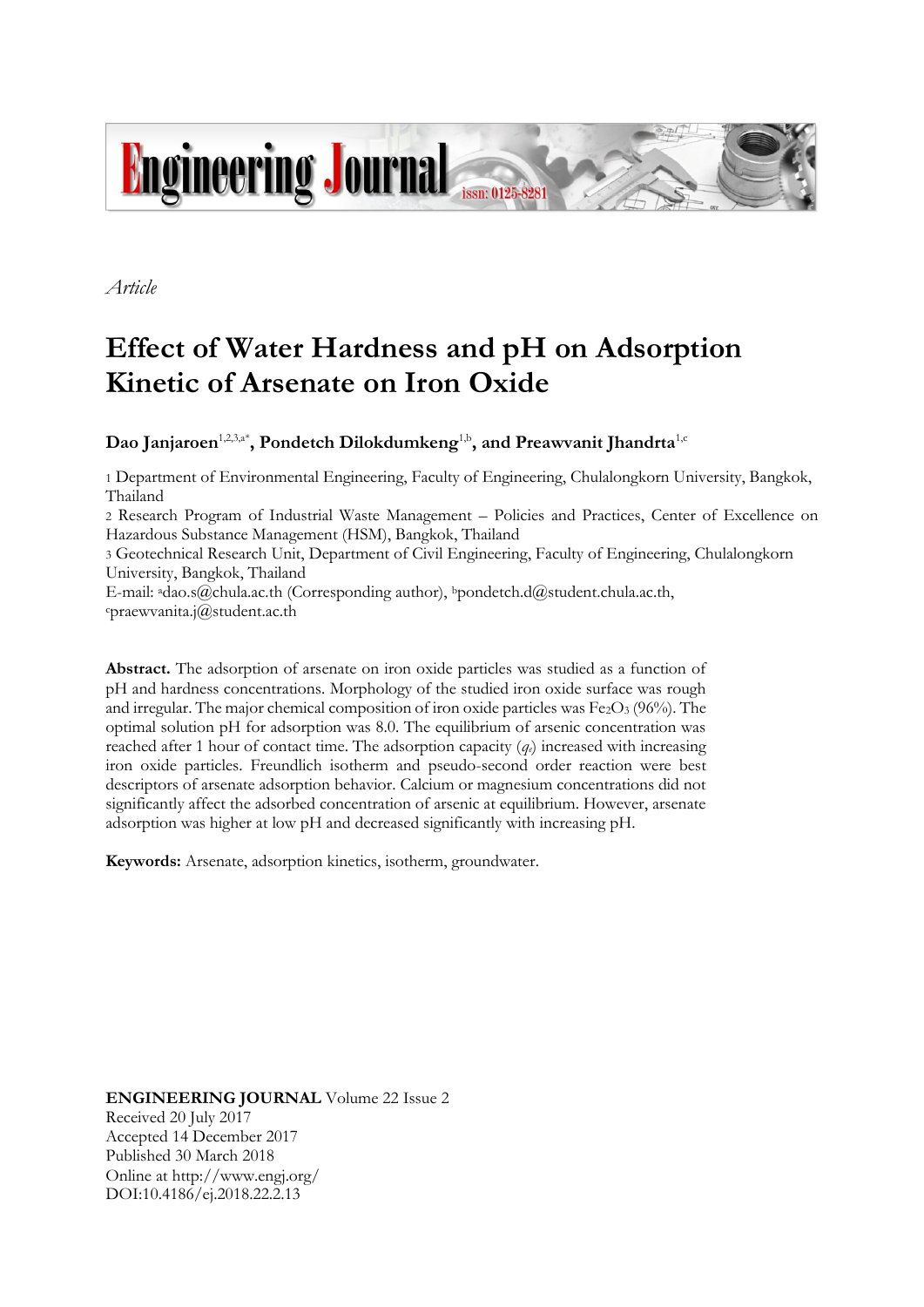# **1. Introduction**

Arsenic in groundwater is a major problem in many Asian countries such as Laos, Cambodia, India, China, and Bangladesh [1-4]. An exposure to high concentrations of dissolved arsenic can lead to acute arsenic poisoning, with symptoms including nausea, vomiting, abdominal pain, and severe diarrhoea [5]. Long term arsenic exposure from drinking water and food can cause skin cancer, lesions, cardiovascular effects, neurotoxicity, and diabetes [5]. High concentration of arsenic can be found in the north eastern and southern regions of Thailand [6]. For example, villagers in the Ronpibhhun Subdistrict of Nakhon Srithammarat Province are exposed to high concentrations of arsenic in groundwater due to mining activities [6]. The highest total arsenic concentration these villagers were reportedly exposed to was as high as 583 µg/L [6], compared to the World Health Organization's (WHO) recommended maximum control limit (MCL) of 10 µg/L [7], and Thailand's Pollution Control Department's (PCD) of set maximum of arsenic concentration in drinking water of 50  $\mu$ g/L [8].

Unfortunately, groundwater is the main source of drinking water in many of these affected regions. Different technology have been identified to reduce arsenic concentrations in groundwater [9-21]. Coagulation with alum can be used to reduce arsenic concentrations to a certain level [22], and adsorption has been found to be effective in removing several metals in groundwater including arsenic while using less chemicals and generating less waste [11, 12, 15]. Iron oxides have been studied for their adsorption abilities [11, 12, 15]. For example, copper, lead, and chromium were found to adsorb well on iron oxide under various chemical conditions [23-26]. Researchers also used iron oxide in treating arsenic in water [27, 28]. Both chemical and physical interactions were found to play important roles in the adsorption of arsenic on iron oxides [15, 27, 29]. This study chose to investigate the adsorption mechanism of arsenic on iron oxide in the presence of high hardness concentrations which is common in groundwater. The objective of this study is to investigate adsorption kinetics of inorganic arsenate on iron oxide particles in different pH conditions. Adsorption kinetic models and isotherms will be calculated and identified from the experiment. The effect of water hardness as calcium and magnesium concentrations on arsenic adsorption will also be studied.

# **2. Materials and Methods**

# **2.1. Iron Oxide Characterization**

Iron oxide particles were obtained from milling iron rods to small particles at a Mechanical Shop at the Department of Mechanical Engineering, Chulalongkorn University. Surface morphology of the resultant iron oxide particles was studied by Scanning Electron Microscope (SEM, JEOL, JsM-6610LV). Chemical composition of the particle surface was measured by X-ray Fluorescence Spectrometry (XRF, BRUKER, S4 Pioneer). Particle size distribution was determined by sieving analysis.

# **2.2. Preparation of Water Sample**

Synthesized groundwater was used in this experiment. The synthesized groundwater used in this experiment was prepared by adding Na<sub>2</sub>HAsO<sub>4</sub>.7H<sub>2</sub>0 to deionized water to make a stock solution of 1000 mg/L of arsenate. Next, nitric acid (2%) was added to the solution. The stock was further diluted to prepare a solution of 1 mg/L arsenate. NaHCO<sub>3</sub> was used as a buffer to maintain a water pH of 8.0-8.5. For pH-dependent experiments, 1.0 N HCl or 1.0 N NaOH was added to adjust the pH. Total arsenic concentration was measured by Inductively Couple Plasma-Quadrupole Mass spectrometry (ICP-QMs, iCAP Qc21) at the Scientific and Technological Research Equipment Centre, Chulalongkorn University. Total arsenic concentration was interpreted to represent arsenate concentration. The detection limit of the instrument is  $0.2 \mu g/L$ .

# **2.3. Adsorption Kinetics of Arsenate on Iron Oxide**

Batch tests were conducted to study the kinetics of arsenate adsorption on iron oxide particles as a function of pH and water hardness. Jar testing was performed at 130 rpm for 1 hour for all batch tests.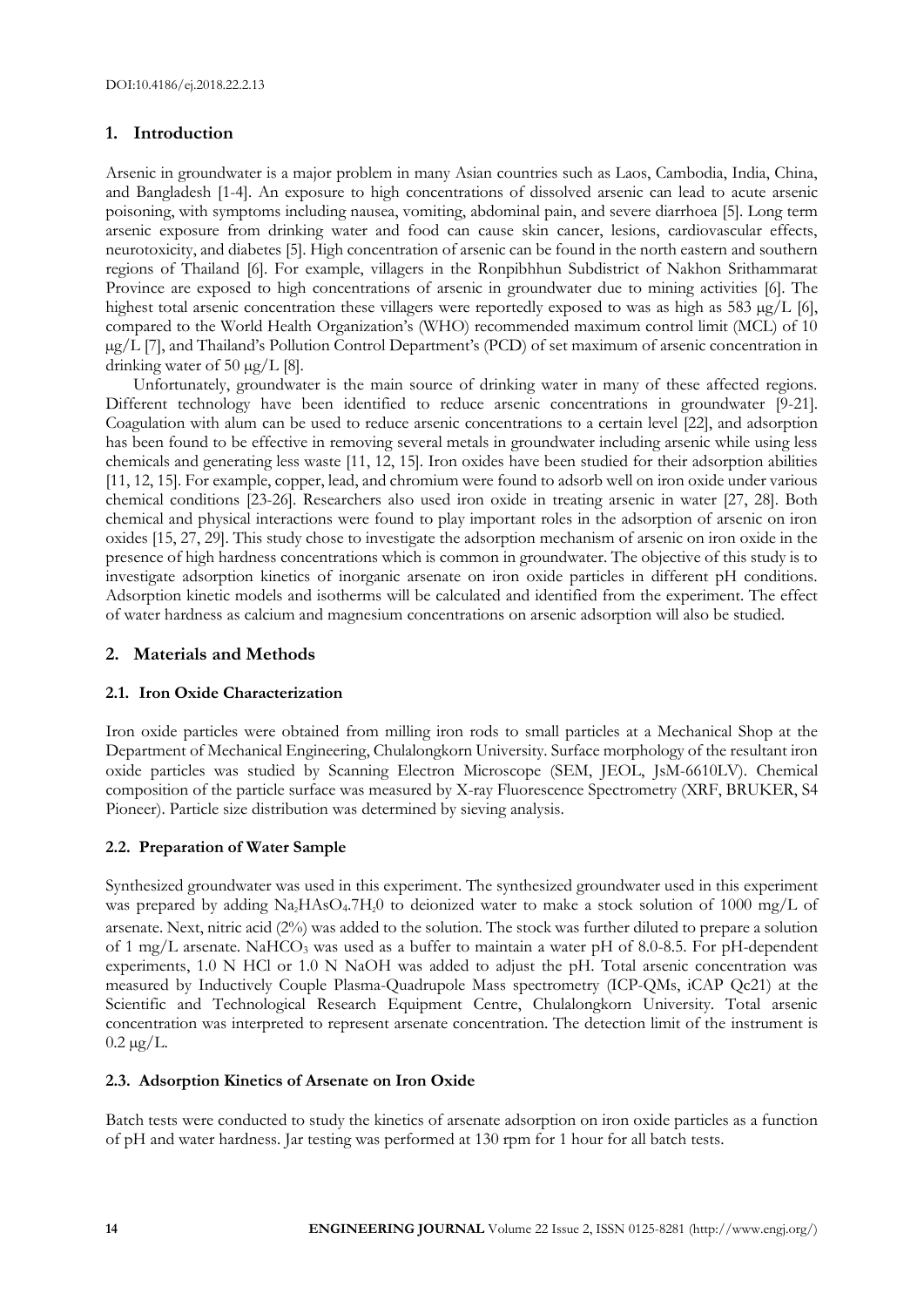#### 2.3.1. Adsorption capacity of iron oxide particles

Batch tests were conducted to determine the optimal amount of iron oxide particles needed in arsenate adsorption. A 2, 4, 6, 8, 10, and 20 mg of iron oxide particles were added to 250 mL of synthesized groundwater (pH 8.0-8.5 with 1 mg/L arsenate). Suspensions were stirred at 130 rpm for 1 hour to reach equilibrium. An aliquot from each batch was taken and filtered for arsenic concentration analysis of the filtrate. The adsorption capacity of the iron oxide particle  $(q_e)$  was calculated using Eq. (1).

$$
q_e = \frac{(C_0 - C_e)V}{M} \tag{1}
$$

where,  $q_e$  is adsorption capacity of the iron oxide particle ( $\mu$ g Arsenic/mg iron oxide),  $C_0$  and  $C_e$  are the initial and equilibrium arsenic concentrations ( $\mu$ g Arsenic/L), *V* is the suspension's liquid volume (L), and *M* is the total mass of iron oxide particle in suspension (g).

## 2.3.2. Optimum pH for adsorption experiment

Batch tests were conducted to determine the optimal pH for arsenic adsorption by iron oxide particles. The amount of iron oxide particles optimal to arsenic adsorption as determined from 2.3.1 was added to 250 mL of synthesized groundwater containing 1 mg/L arsenate. Solution pH was adjusted with either 1.0N HCl or 1.0N NaOH. Suspensions were stirred at 130 rpm for 1 hour to reach equilibrium. An aliquot from each batch was taken and filtered for arsenic concentration analysis of the filtrate.

## 2.3.3. Effect of Ca, Mg on adsorption

CaCl<sup>2</sup> or MgCl<sup>2</sup> were added to 1L amounts of deionized (DI) water to make Ca or Mg solutions of 50, 100, 150, 200, and 250 mg/L. 1 mL of arsenate stock was added to each Ca or Mg solution, and NaHCO<sub>3</sub> was added as a buffer to maintain pH of 8.0-8.5. Adsorption testing was conducted using the amount of iron oxide particles and pH optimal for arsenic adsorption as determined from 2.3.1 and 2.3.2.

## **2.4. Isotherm Models**

Different kinetic models such as pseudo-first order and pseudo-second order models were applied to describe the rate constant of adsorption.

#### 2.4.1. Langmuir isotherm

Equation (2) is the equation for the Langmuir isotherm [30]:

$$
\frac{C_e}{q_e} = \frac{1}{ab} + \left(\frac{1}{a}\right)C_e\tag{2}
$$

where,  $C_e$  is the equilibrium concentration of arsenic in  $\mu g/L$ , and  $q_e$  is the adsorption capacity of arsenic at equilibrium ( $\mu$ g<sub>As</sub>/g<sub>Fe2O3</sub>). 1/a is the slope of a fitted linear regression between C<sub>e</sub> (as x axis) and q<sub>e</sub> (as y axis).

#### 2.4.2. Freundlich isotherm

Equation (3) is the equation for the Freundlich isotherm [30]:

$$
\log q_e = \log K_f + \left(\frac{1}{n}\right) \log C_e \tag{3}
$$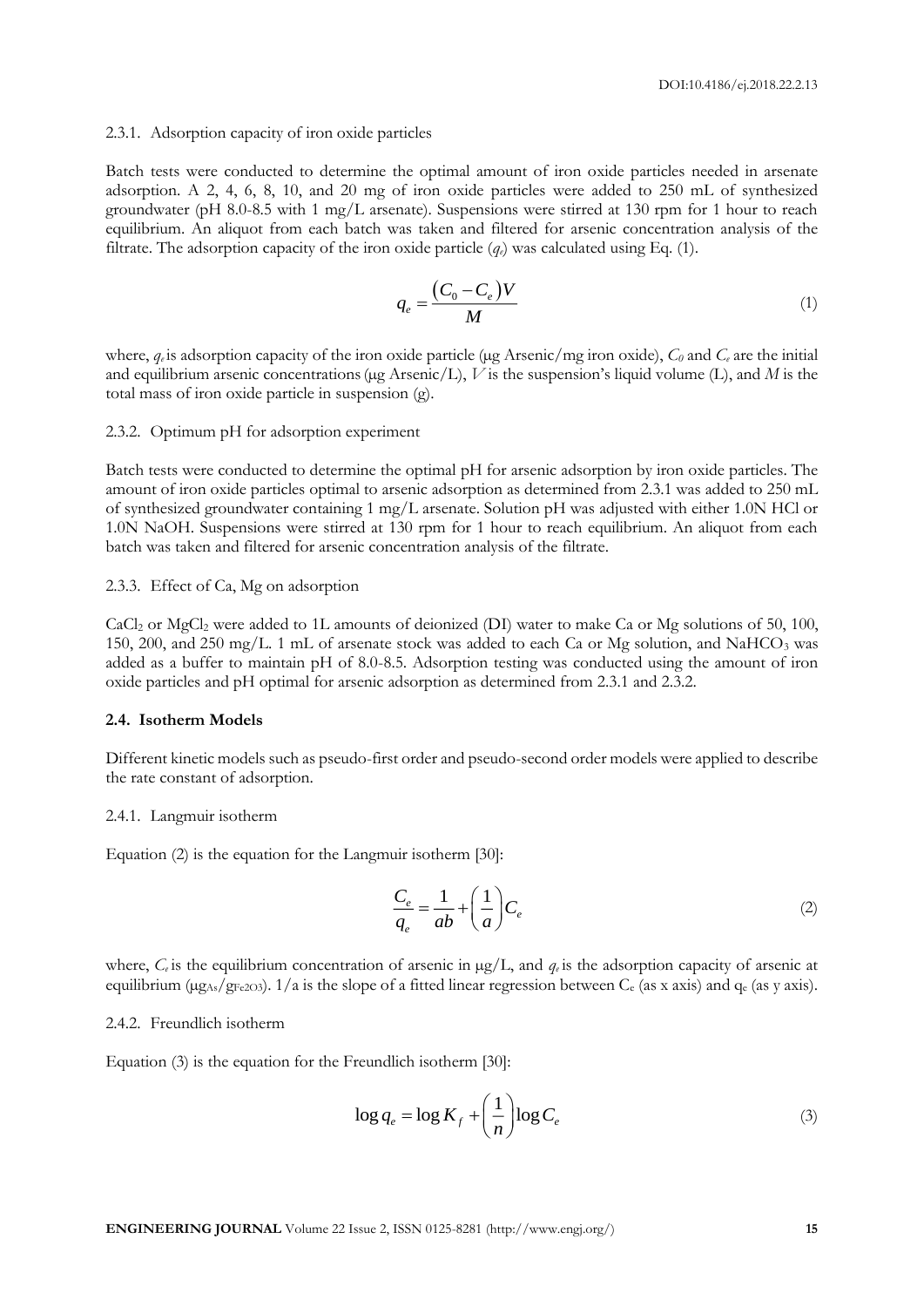where,  $C_e$  is equilibrium concentration of arsenic in  $\mu g/L$ , and  $q_e$  is the adsorption capacity of arsenic at equilibrium ( $\mu g_{\Lambda s}/g_{Fe2O3}$ ). *K<sub>f</sub>* is an indicator of adsorption capacity (( $\mu g/g(L/g)^{1/n}$ , and 1/n is a measure of intensity of the adsorption.

#### **2.5 Kinetic Models**

#### 2.5.1 Pseudo-first order

Equation (4) is the pseudo-first order adsorption equation [30]:

$$
\ln(q_e - q_t) = \ln q_e - kt
$$

where  $q_t$  and  $q_e$  are the amounts of arsenic adsorbed on iron oxide particles ( $\mu g_{As}/g_{Fe2O3}$ ) at time *t* and at equilibrium.  $k_1$  is the first-order adsorption rate constant (min<sup>-1</sup>).

#### 2.5.2 Pseudo-second order

Equation (5) is the pseudo-second order adsorption equation [30]:

$$
\frac{t}{q_t} = \frac{1}{\left(k_2 q_e^2\right)} + \frac{t}{q_e} \tag{5}
$$

where  $q_t$  and  $q_e$  are the amounts of arsenic adsorbed on iron oxide particles ( $\mu$ g<sub>As</sub>/g<sub>Fe2O3</sub>) at time *t* and at *equilibrium.*  $k_2$  is the second-order adsorption rate constant (g/ $\mu$ g.min).

## **3. Result**s **and Di**s**cu**ss**ion**

## **3.1. Iron Oxide Characteristics**

The chemical composition of iron oxide used in this study is shown in Table. 1. The main compound,  $Fe<sub>2</sub>O<sub>3</sub>$ , on the particle surface is what plays the important role of adsorption in the removal of heavy metals in wastewater [23].

| Table 1. | Chemical compositions of iron oxide particles. |  |  |
|----------|------------------------------------------------|--|--|
|          |                                                |  |  |

| Chemical Compositions Percent by Mass (%) |       |
|-------------------------------------------|-------|
| Fe <sub>2</sub> O <sub>3</sub>            | 96.08 |
| SiO <sub>2</sub>                          | 2.7   |
| CuO                                       | 0.422 |
| CuO                                       | 0.166 |
| SO <sub>3</sub>                           | 0.144 |
| $Cr_2O_3$                                 | 0.142 |

SEM capture of the iron oxide particles is shown in Fig. 1. Iron oxide precipitated onto the particle surface as seen in Fig. 1. The observed iron oxide particle surface was rough and amorphous, concurring with previous studies conducted by other researchers [31].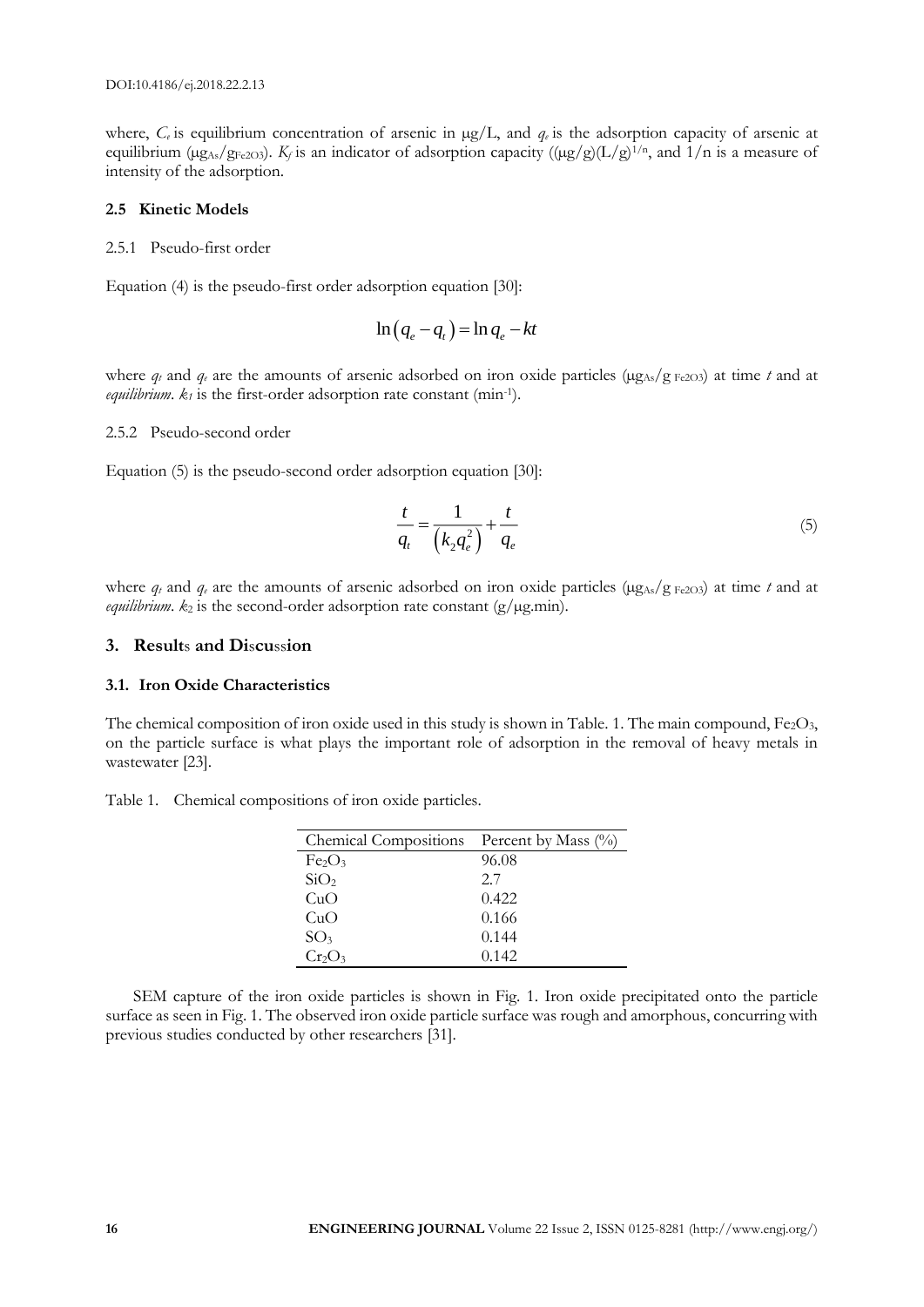

Fig. 1. Scanning electron micrograph of iron oxide particles at magnifications of a) 500X and b) 5000X.

#### **3.2. Adsorption Capacity of Iron Oxide Particles**

Adsorption capacity of arsenic on iron oxide particle is shown in Fig. 2. An increase in the amount of iron oxide led to a quick decrease in arsenic concentration at equilibrium  $(C_e)$ . Specifically, the  $C_e$  at 2 g iron oxide/250 mL water was 14.45  $\mu$ g/L, and 1.17  $\mu$ g/L at 4 g iron oxide /250 mL water. Adsorption capacity (*qe*) decreased from 123.19 to 12.49 µg arsenic/g iron oxide for 2 and 20 g iron oxide added. From the results of this experiment, 4 g iron oxide /250 mL was chosen for subsequent experiments because this amount of iron oxide was able to reduce the arsenic concentration to below the WHO Drinking Water Standard's MCL of  $\leq 10 \mu g/L$  [7].



Fig. 2. Variation of arsenic concentration with an increase in iron oxide (pH 8.0, 1 hour of equilibration, 1 mg/L of As, 135 rpm). Iron oxide dosage varied from 2 to 20 g.

### **3.3. The effect of pH on arsenic adsorption**

The effect of pH on arsenic adsorption is shown in Fig. 3. Arsenic concentration at equilibrium decreased from 59.44 to 2.31  $\mu$ g/L when pH increased from 2 to 8. . At pH > 8, equilibrium arsenic concentration in water increased to 512.82 and 905.52  $\mu$ g/L at pH 10 and 12. Two studies, Mustafa et al., and Parks and Bruyn [32, 33] which measured the surface charge of iron oxide as a function of pH may explain the results of our study. At pH 8, iron oxide has a negative surface charge [32, 33]. At pH > 8, arsenic exists as  $HASO<sub>4</sub><sup>2</sup>$  [34], which adsorbs on positive iron oxide [32, 33]. These two effects leads to electrostatic repulsion between the negatively charged iron oxide and arsenic oxide particles [35]. Other studies [28, 36] have suggested that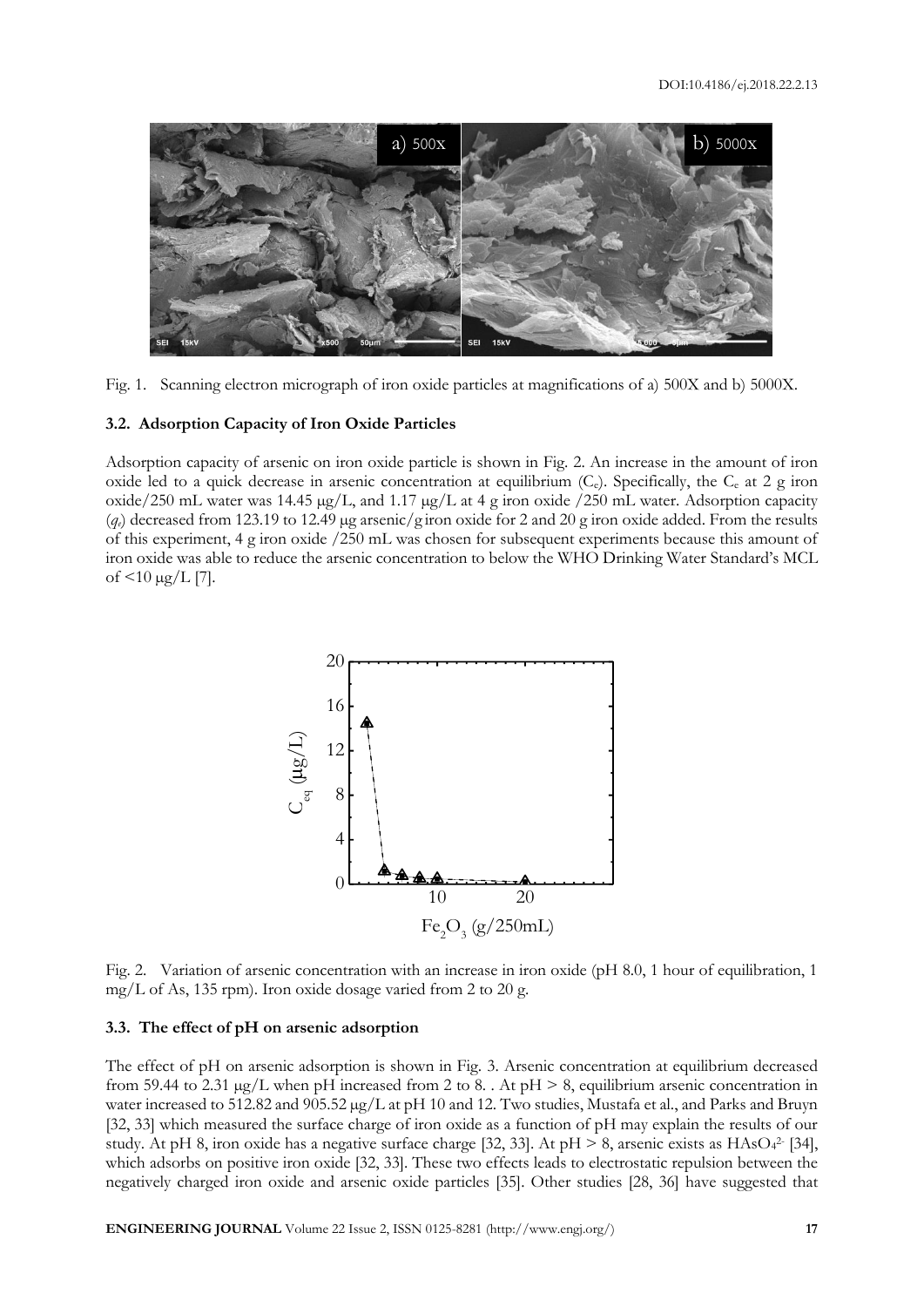adsorption capacity of arsenic on iron oxide minerals decrease when pH is higher than 9. Our experimental result suggests that the adsorption of arsenic on iron oxide particle is optimal at pH 8.



Fig. 3. Concentration of arsenic at equilibrium as a function of pH (batch test, 1 mg/L arsenic, 4 mg of iron oxide particle in 250 mL water, 130 rpm, 1 hour).

# **3.4. Adsorption Isotherm of Arsenic on Iron Oxide Particles**

Figure 4. expresses iron oxide's adsorption capacity of arsenic as a function of time at pH 8.0. During the first 10 min of interaction, adsorption capacity rapidly increased with time as reflected by the graph's steep slope. After 10 min, the adsorption capacity rate keeps increasing but more slowly until equilibrium was reached, mostly after 30 min. An increase in iron oxide led to faster approach to equilibrium. For example, it required 60 minutes for  $2 g Fe<sub>2</sub>O<sub>3</sub>/250$  mL to reach equilibrium, and only 30 minutes for  $4 g Fe<sub>2</sub>O<sub>3</sub>/250$  mL.



Fig. 4. Arsenic concentration as a function of time. Iron oxides were varied from 2 to 20 mg in 250 mL water. (pH 8.0, 1 hour of equilibration, 1 mg/L of As, 135 rpm)

Adsorption isotherms of arsenic on iron oxide are shown in Fig. 5. Linear regression model was used to fit the data, and the correlation coefficient (*R<sup>2</sup>* ) was used to compare and determine the model that best fitted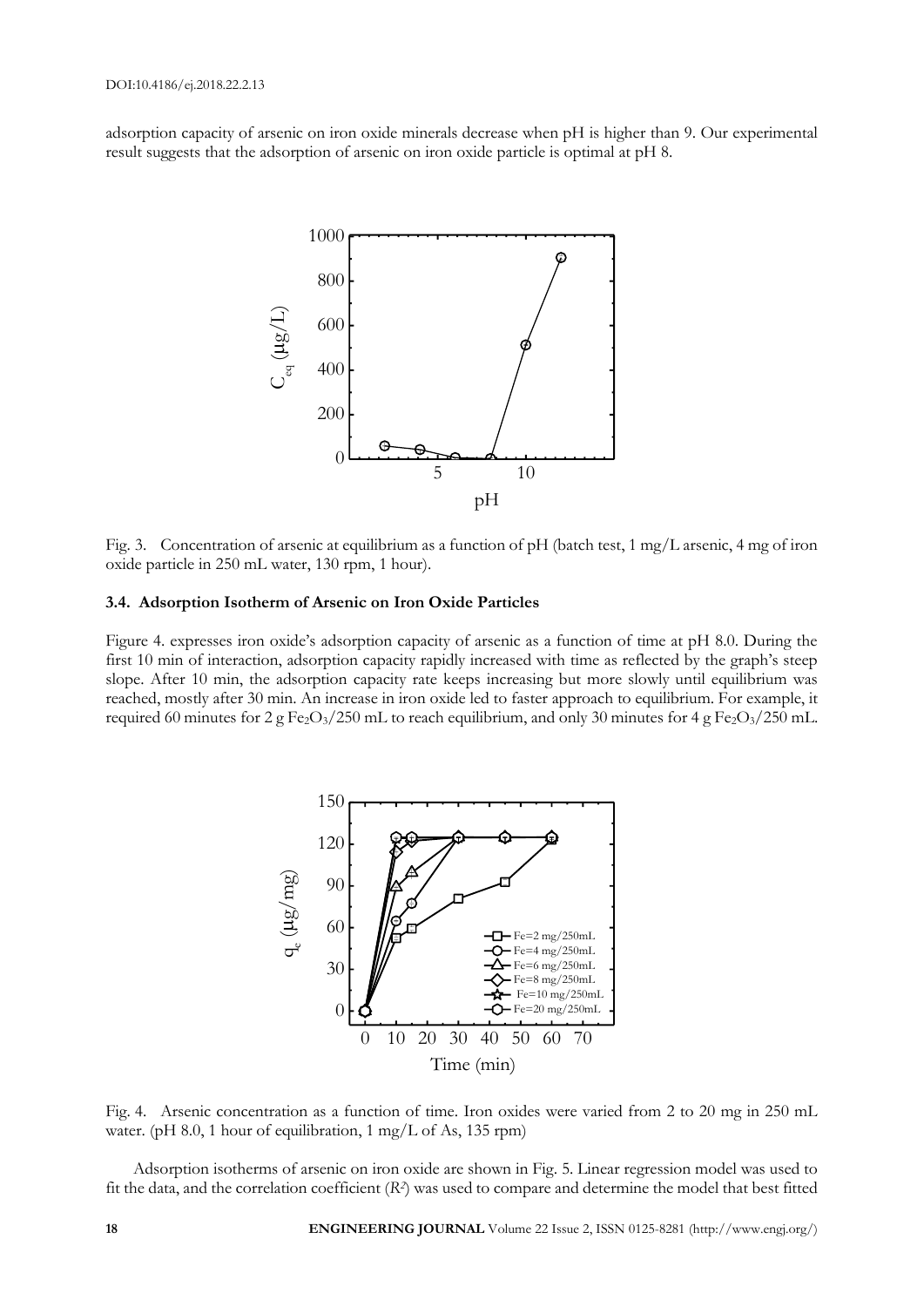with the data. Fig. 5a and 5b show the *R<sup>2</sup>* for the Langmuir and Freundlich isotherm at 0.9934 and 0.994, respectively, which suggests that both of these isotherms explain the adsorption of arsenic on iron oxide particle fairly well.



Fig. 5. Adsorption isotherm of arsenic on iron oxide particles using a) Langmuir isotherm, b) Freundlich isoterm.

To determine the arsenic adsorption rate constant on iron oxide particles, the data obtained from adsorption capacity (Fig. 4.) was fitted to pseudo-first order and pseudo-second order kinetic models. The adsorption rate constant (*k*) was calculated from the slope of linear regression obtained from fitted data. To determine the best fitted model for each kinetic model, root mean square (*R<sup>2</sup>* ) was used as a correlation coefficient. The constant (*k*) of the pseudo-second order reaction was calculated from the ratio between *(slope)<sup>2</sup>* and *y-intercept*. Comparison of *R<sup>2</sup>* values suggested that the pseudo-second order model with *R<sup>2</sup>* values ranging from 0.9198 to 1, shown in Fig. 6, was a better fit than the pseudo-first order model (not shown). Furthermore, an increase in the amount of iron oxide particles used in adsorption led to higher adsorption rates. Specifically,  $k_{Fe} = 2g \text{ is } 0.0062 \text{ g}/\mu\text{g}$  min, while  $k_{Fe} = 10g \text{ is } 0.04 \text{ g}/\mu\text{g}$  min.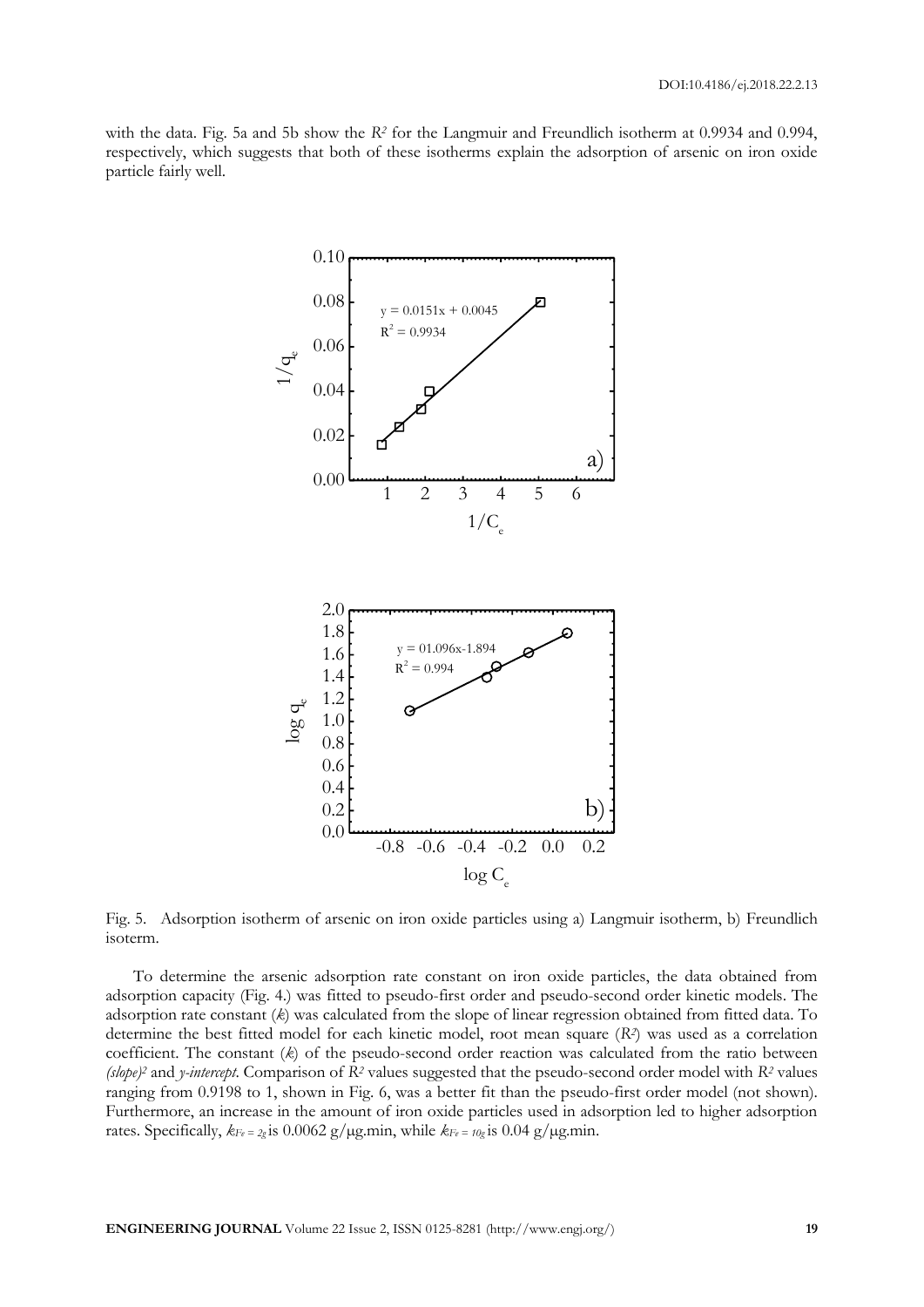

Fig. 6. Pseudo-second order kinetic model of adsorption kinetics of arsenic on different amounts of iron oxide particles.

# **3.5. Effect of Ca and Mg on Ar**s**enic Ad**s**orption**

Figure 7 shows arsenic concentration at equilibrium as a function of calcium and magnesium concentrations. 0 and 50 mg/L CaCO3-equivalence of Ca or Mg concentrations showed an inverse of the amount of arsenic adsorbed by iron oxide versus Ca or Mg concentrations (less arsenic was adsorbed at 50 mg/L CaCO<sub>3</sub>equivalence). However, further increases in Ca or Mg concentrations did not change the equilibrium concentration of arsenic significantly (P<0.05). It could be concluded from these results that Ca or Mg concentrations do not have significant effects on the adsorption of arsenic by iron oxide particles.



Fig. 7. Arsenic concentration at equilibrium as a function of Ca and Mg. (pH 8.0, 1 hour of equilibration, 1 mg/L of As,  $135$  rpm).

# **4. Conclusions**

The adsorption of arsenic on iron oxide particles was investigated as a function of pH, and calcium and magnesium concentrations. Iron oxide particles have an irregular shape and rough surface. The optimal pH for adsorption is around 8.0, which indicated that electrostatic repulsion between arsenic and iron oxide particles was lowest at this point [32, 33]. Iron oxide particles required at least 30 min of contact time to fully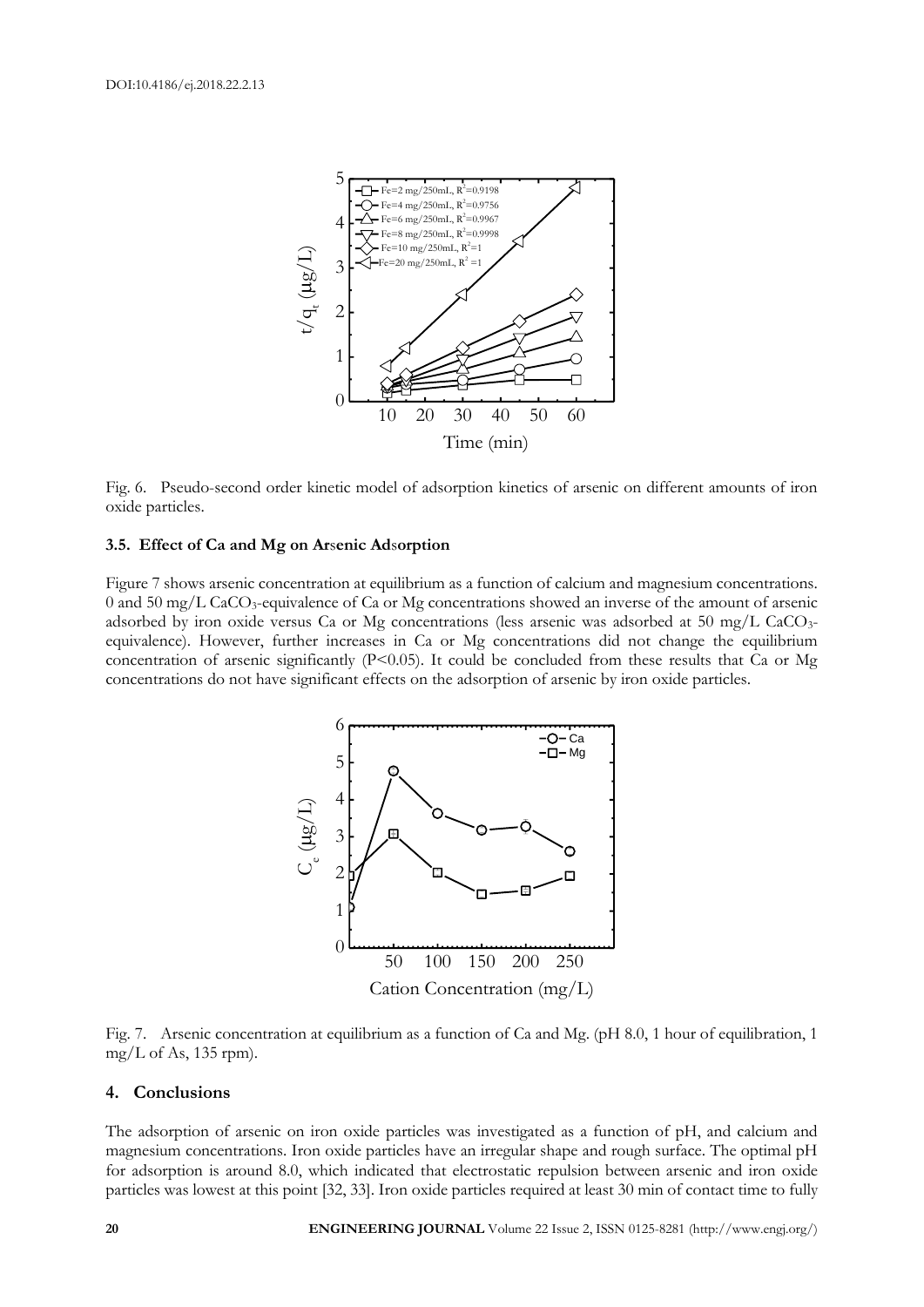adsorb arsenic to reach equilibrium. Adsorption capacity  $(q_e)$  decreased from 123.19 to 12.49 µg arsenic/g iron oxide for 2 to 20 g of iron oxide added to 250 mL amounts of arsenic solution. The adsorption isotherm of arsenic on iron oxide could be described by either the Langmuir or Freundlich isotherms due to equally high correlation coefficients (*R<sup>2</sup>* ). The adsorption kinetic was best fitted by a pseudo-second order reaction with a rate constant  $(k_2)$  between 0.0062 to 0.0801 g/ $\mu$ g.min for 2 g to 20 g of iron oxide particles used. Adsorption occurred more rapidly with an increase amount of iron oxide adsorbent. Finally, adsorption capacity was independent of calcium or magnesium concentrations.

## **Acknowledgement**

This work was supported by the Research Grant for New Scholar Ratchadaphiseksomphot Endowment Fund Chulalongkorn University RGN\_2558\_006\_01\_21. The authors would like to thank Scientific and Technological Research Equipment Centre at Chulalongkorn University for arsenic analysis.

# **References**

- [1] M. Berg, H. C. Tran, T. C. Nguyen, H. V. Pham, R. Schertenleib, and W. Giger, "Arsenic contamination of groundwater and drinking water in Vietnam: A human health threat," *Environmental Science & Technology*, vol. 35, no. 13, pp. 2621-2626, 2001.
- [2] A. Mukherjee, M. K. Sengupta, M. A. Hossain, S. Ahamed, B. Das, B. Nayak, D. Lodh, M. M. Rahman, and D. Chakraborti, "Arsenic contamination in groundwater: A global perspective with emphasis on the Asian scenario," *Journal of Health, Population and Nutrition*, vol. 24, no. 2, pp. 142-163, 2006.
- [3] L. Rodríguez-Lado,, G. Sun,, M. Berg,, Q. Zhang,, H. Xue,, Q. Zheng, and C.A. Johnson,, "Groundwater arsenic contamination throughout China," *Science*, vol. 341, no. 6148, pp. 866-868, 2013.
- [4] D. Chakraborti, M. M. Rahman, S. Ahamed, R. N. Dutta, S. Pati, and S. C. Mukherjee, "Arsenic contamination of groundwater and its induced health effects in Shahpur block, Bhojpur district, Bihar state, India: Risk evaluation," *Environmental Science and Pollution Research*, vol. 23, no. 10, pp. 9492-9504, 2016.
- [5] R. N. Ratnaike, "Acute and chronic arsenic toxicity," *Postgrad Med J*, vol. 79, no. 933, pp. 391-6, 2003.
- [6] M. Williams, F. Fordyce, A. Paijitprapapon, and P. Charoenchaisri, "Arsenic contamination in surface drainage and groundwater in part of the southeast Asian tin belt, Nakhon Si Thammarat Province, southern Thailand," *Environmental Geology*, vol. 27, no. 1, pp. 16-33, 1996.
- [7] P. L. Gurian, and M. J. Small, "Point-of-use treatment and the revised arsenic MCL," *Journal (American Water Works Association)*, vol. 94, no. 3, pp. 101-108, 2002.
- [8] H. Jones, P. Visoottiviseth, Md. Khoda Bux, R. Földényi, N. Kováts, G. Borbély, and Z. Galbács "Case reports: Arsenic pollution in Thailand, Bangladesh, and Hungary," *Rev Environ Contam Toxicol*, vol. 197, pp. 163-87, 2008.
- [9] A. H. Khan, S. B. Rasul, A. K. M. Munir, M. Habibuddowla, M. Alauddin, S. S. Newaz, and A. Hussam, "Appraisal of a simple arsenic removal method for ground water of Bangladesh," *Journal of Environmental Science and Health, Part A*, vol. 35, no. 7, pp. 1021-1041, 2000.
- [10] M. I. S. Gonzaga, J. A. G. Santos, and L. Q. Ma, "Arsenic phytoextraction and hyperaccumulation by fern species," *Scientia Agricola*, vol. 63, pp. 90-101, 2006.
- [11] S. K. Gupta and K. Y. Chen, "Arsenic removal by adsorption," *Journal (Water Pollution Control Federation)*, vol. 50, no. 3, pp. 493-506, 1978.
- [12] V. Lenoble, C. Laclautre, V. Deluchat, B. Serpaud, and J. C. Bollinger, "Arsenic removal by adsorption on iron(III) phosphate," *Journal of Hazardous Materials*, vol. 123, no. 1–3, pp. 262-268, 2005.
- [13] N. P. Nikolaidis, G. M. Dobbs, and J. A. Lackovic, "Arsenic removal by zero-valent iron: Field, laboratory and modeling studies," *Water Res*, vol. 37, no. 6, pp. 1417-25, 2003.
- [14] M. C. S. Faria, R. S. Rosemberg, C. A. Bomfeti, D. S. Monteiro, F. Barbosa, L. C. Oliveira, M. Rodriguez, M. C. Pereira, and J. L. Rodrigues, "Arsenic removal from contaminated water by ultrafine δ-FeOOH adsorbents," *Chemical Engineering Journal*, vol. 237, pp. 47-54, 2014.
- [15] K. Tyrovola, N. P. Nikolaidis, N. Veranis, N. Kallithrakas-Kontos, and P. E. Koulouridakis, "Arsenic removal from geothermal waters with zero-valent iron—Effect of temperature, phosphate and nitrate," *Water Research*, vol. 40, no. 12, pp. 2375-2386, 2006.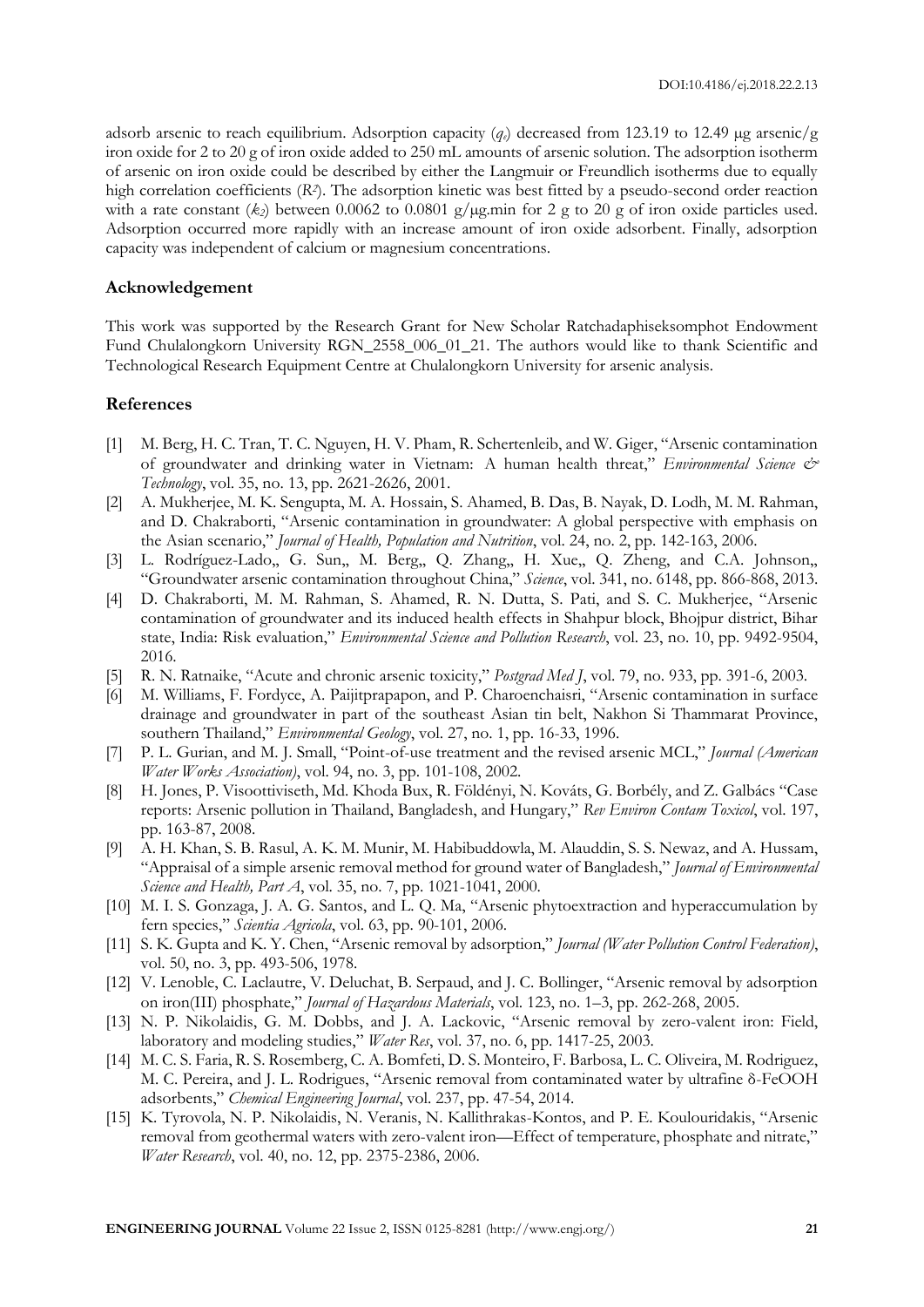- [16] M. Berg, S. Luzi, P.T.K. Trang, P.H. Viet, W. Giger, and D. Stüben, "Arsenic removal from groundwater by household sand filters: Comparative field study, model calculations, and health benefits," *Environmental Science & Technology*, vol. 40, no. 17, pp. 5567-5573, 2006.
- [17] V. S. Mehta and S. K. Chaudhari, "Arsenic removal from simulated groundwater using household filter columns containing iron filings and sand," *Journal of Water Process Engineering*, vol. 6, pp. 151-157, 2015.
- [18] A. Neumann, R. Kaegi, A. Voegelin, A. Hussam, A. K. Munir, and S. J. Hug, "Arsenic removal with composite iron matrix filters in Bangladesh: A field and laboratory study," *Environmental Science & Technology*, vol. 47, no. 9, pp. 4544-4554, 2013.
- [19] L. C. Roberts, S. J. Hug, T. Ruettimann, M. M. Billah, A. W. Khan, and M. T. Rahman, "Arsenic removal with iron(II) and iron(III) in waters with high silicate and phosphate concentrations," *Environmental Science & Technology*, vol. 38, no. 1, pp. 307-315, 2004.
- [20] E. Arco-Lázaro, I. Agudo, R. Clemente, and M. P. Bernal, "Arsenic(V) adsorption-desorption in agricultural and mine soils: Effects of organic matter addition and phosphate competition," *Environmental Pollution*, vol. 216, pp. 71-79, 2016.
- [21] L. Cavalca, R. Zanchi, A. Corsini, M. Colombo, C. Romagnoli, E. Canzi, and V. Andreoni, "Arsenicresistant bacteria associated with roots of the wild *Cirsium arvense* (L.) plant from an arsenic polluted soil, and screening of potential plant growth-promoting characteristics," *Systematic and Applied Microbiology*, vol. 33, no. 3, pp. 154-164, 2010.
- [22] J. G. Hering, I. A. Katsoyiannis, G. A. Theoduloz, M. Berg, and S. J. Hug, "Arsenic removal from drinking water: Experiences with technologies and constraints in practice," *Journal of Environmental Engineering*, vol. 143, no. 5, 2017.
- [23] M. Hua, S. Zhang, B., Pan, W. Zhang, L. Lv, and Q. Zhang, "Heavy metal removal from water/wastewater by nanosized metal oxides: A review," *Journal of Hazardous Materials*, vol. 211, pp. 317- 331, 2012.
- [24] S. Egodawatte, A. Datt, E. A. Burns, and S. C. Larsen, "Chemical insight into the adsorption of chromium(III) on iron oxide/mesoporous silica nanocomposites," *Langmuir*, vol. 31, no. 27, pp. 7553- 7562, 2015.
- [25] P. N. Diagboya, B. I. Olu-Owolabi, and K. O. Adebowale, "Effects of time, soil organic matter, and iron oxides on the relative retention and redistribution of lead, cadmium, and copper on soils," *Environmental Science and Pollution Research*, vol. 22, no. 13, pp. 10331-10339, 2015.
- [26] R. McKenzie, "The adsorption of lead and other heavy metals on oxides of manganese and iron," *Soil Research*, vol. 18, no. 1, pp. 61-73, 1980.
- [27] M. L. Pierce and C. B. Moore, "Adsorption of arsenite and arsenate on amorphous iron hydroxide," *Water Research*, vol. 16, no. 7, pp. 1247-1253, 1982.
- [28] S. Dixit and J. G. Hering, "Comparison of arsenic(V) and arsenic(III) sorption onto iron oxide minerals: Implications for arsenic mobility," *Environmental Science & Technology*, vol. 37, no. 18, pp. 4182-4189, 2003.
- [29] A. B. M. Giasuddin, S. R. Kanel, and H. Choi, "Adsorption of humic acid onto nanoscale zerovalent iron and its effect on arsenic removal," *Environmental Science & Technology*, vol. 41, no. 6, pp. 2022-2027, 2007.
- [30] K. Y. Foo and B. H. Hameed, "Insights into the modeling of adsorption isotherm systems," *Chemical Engineering Journal*, vol. 156, no. 1, pp. 2-10, 2010.
- [31] M. Kumari, C. U. Pittman, and D. Mohan, "*Heavy metals [chromium (VI) and lead (II)] removal from water using mesoporous magnetite (Fe3O4) nanospheres*," *Journal of Colloid and Interface Science*, vol. 442, pp. 120-132, 2015.
- [32] S. Mustafa, S. Tasleem, and A. Naeem, "Surface charge properties of  $Fe<sub>2</sub>O<sub>3</sub>$  in aqueous and alcoholic mixed solvents," *Journal of Colloid and Interface Science*, vol. 275, no. 2, pp. 523-529, 2004.
- [33] G. A. Parks and P. L. D. Bruyn, "The zero point of charge of oxides," *The Journal of Physical Chemistry*, vol. 66, no. 6, pp. 967-973, 1962.
- [34] P. H. Masscheleyn, R. D. Delaune, and W. H. Patrick, "Effect of redox potential and pH on arsenic speciation and solubility in a contaminated soil," *Environmental Science & Technology*, vol. 25, no. 8, pp. 1414-1419, 1991.
- [35] B. Razzouki, S. El Hajjaji, K. Azzaoui, A. Errich, A. Lamhamdi, M. Berrabah, and L. L. Elansari, "Physicochemical study of arsenic removal using iron hydroxide," *J Mater Environ Sci*, vol. 6, no. 5. pp. 144-1450, 2015.